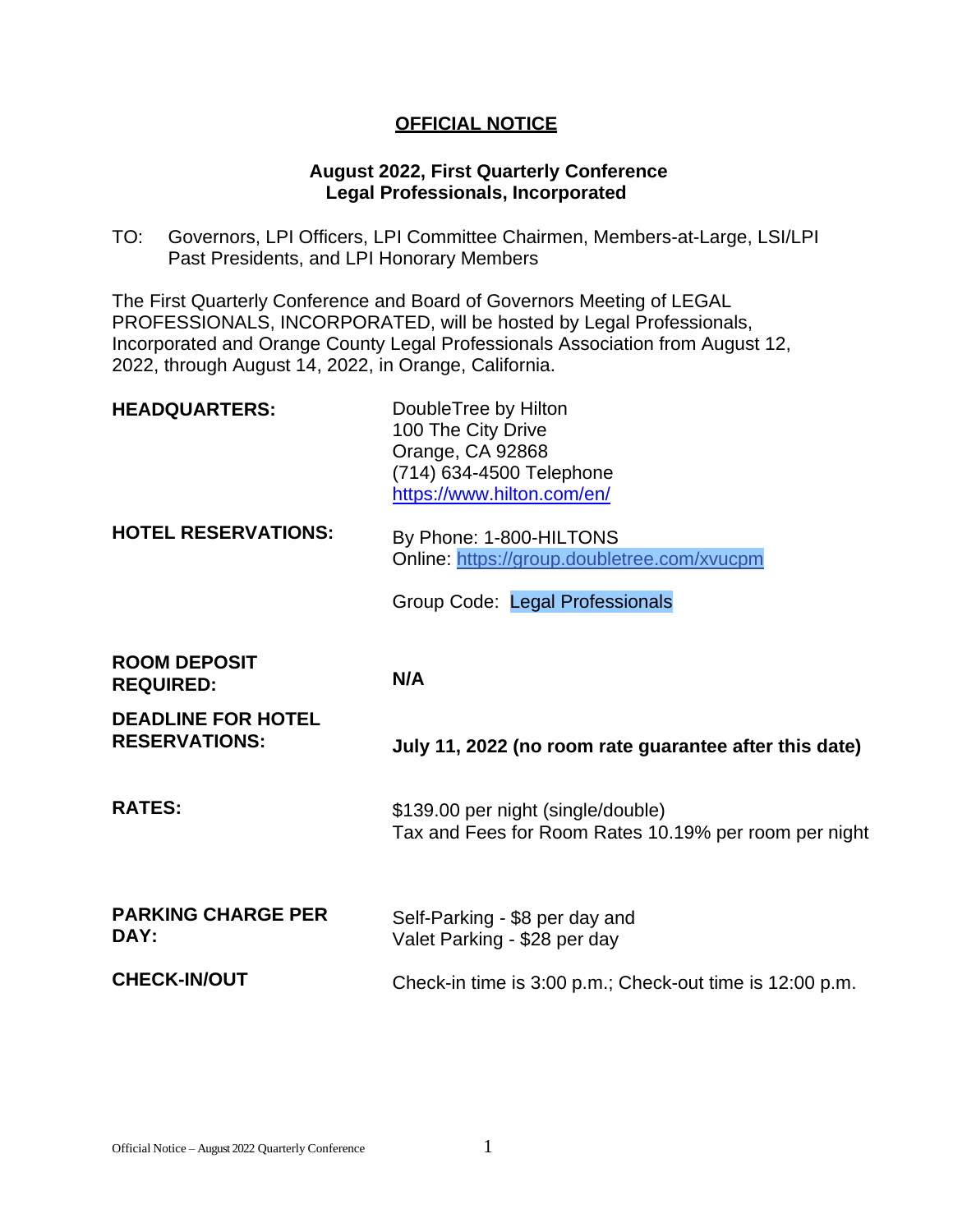| <b>HOTEL AMENITIES:</b>                                                                                               | Located just 4 miles from Disneyland, the hotel offers<br>firework views and an Anaheim Resort Transportation<br>(ART) shuttle to the parks for a fee. Angels Stadium,<br>Anaheim Convention Center, Honda Center, and<br>Chapman University are less than a 10-minute drive from<br>the hotel. Dine in one of the three restaurants, cool off in<br>their outdoor pool, and enjoy a warm chocolate chip cookie<br>on arrival. |  |  |
|-----------------------------------------------------------------------------------------------------------------------|--------------------------------------------------------------------------------------------------------------------------------------------------------------------------------------------------------------------------------------------------------------------------------------------------------------------------------------------------------------------------------------------------------------------------------|--|--|
| <b>NEAREST AIRPORT:</b>                                                                                               | Orange County/John Wayne Airport<br>This Conference has not been designated as a remote<br>location.                                                                                                                                                                                                                                                                                                                           |  |  |
| <b>SCRIP TICKET:</b>                                                                                                  | \$187 (includes registration, Saturday and Sunday<br>Continental Breakfast, Saturday Roundtable Luncheon,<br>and Saturday banquet; \$197 after July 10, 2022.                                                                                                                                                                                                                                                                  |  |  |
|                                                                                                                       | The Friday Night Optional Event will be Bingo and Pizza<br>Party. The fee will be \$25.                                                                                                                                                                                                                                                                                                                                        |  |  |
|                                                                                                                       | Individual tickets may be purchased as follows:                                                                                                                                                                                                                                                                                                                                                                                |  |  |
|                                                                                                                       | \$30.00<br>Registration:<br>Registration after 07/10/22:<br>\$40.00<br>*Saturday Continental Breakfast: \$30.00<br>Roundtable Luncheon:<br>\$37.00<br>*Banquet:<br>\$75.00<br>* Sunday Continental Breakfast: \$30.00                                                                                                                                                                                                          |  |  |
| *Registration is not required to attend these functions<br>All online registrations include a \$5.00 convenience fee. |                                                                                                                                                                                                                                                                                                                                                                                                                                |  |  |
| <b>DEADLINE FOR REGISTRATION:</b>                                                                                     | 5 pm. on July 31, 2022<br>All registration for this event is online.                                                                                                                                                                                                                                                                                                                                                           |  |  |
| <b>NO REFUNDS AFTER:</b>                                                                                              | 5 pm. on July 31, 2022                                                                                                                                                                                                                                                                                                                                                                                                         |  |  |
| <b>REGISTRATION INFORMATION:</b>                                                                                      | Registration and payment available online at:<br>https://www.legalprofessionalsinc.org/events/                                                                                                                                                                                                                                                                                                                                 |  |  |
| <b>TRANSPORTATION</b>                                                                                                 |                                                                                                                                                                                                                                                                                                                                                                                                                                |  |  |

# **Flying and Renting a Car:**

Orange County/John Wayne Airport is approximately 10.6 miles (Approx. 15 minutes) from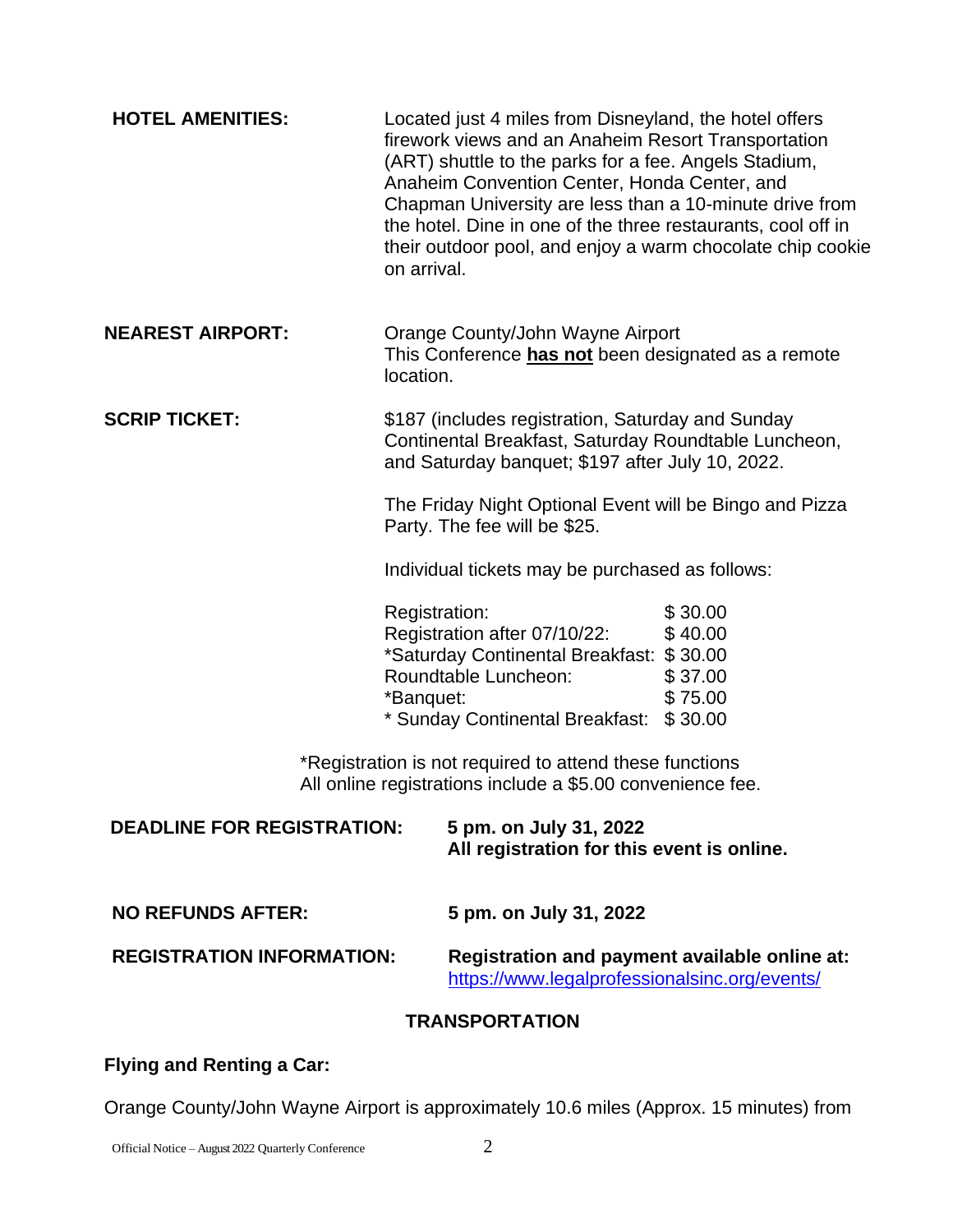the conference location. There is no hotel shuttle service. Super Shuttle is available, with roundtrip prices starting at \$75.00 for the first passenger. Check online for rates for additional passengers, services, and additional information. <https://www.supershuttle.com/>

#### **Train:**

Amtrak: <https://www.amtrak.com/home.html>

# **DRIVING DIRECTIONS:**

#### **From the North:**

Via Interstate-5 South to S. Manchester, Exit 109A. Continue on S Manchester Avenue Turn left onto W. Chapman Avenue. Right onto N. The City Drive. The hotel is on the right.

# **From the South:**

Via Interstate-5 North to W. Chapman Avenue, Exit 107B. Left onto W. Chapman Avenue. Left onto S. Manchester Avenue. Left onto City Boulevard West. The hotel is on the right.

| Friday, August 12, 2022 |                                                                           |                                           |  |
|-------------------------|---------------------------------------------------------------------------|-------------------------------------------|--|
| <b>Time</b>             | <b>Event</b>                                                              | <b>Location/Notes</b>                     |  |
| $8:30$ AM $- 12:00$ PM  | <b>Executive Committee</b><br>Meeting                                     | <b>International Boardroom</b>            |  |
| $8:30$ AM $- 12:00$ PM  | <b>Education Council Meeting</b><br>(CEC, LSS, and Webinar<br>Committees) | Lassen Room                               |  |
| $9:30$ AM $-12:00$ PM   | <b>Publications Revision</b><br><b>Committee Meeting</b>                  | Sequoia Room                              |  |
| 1:30 PM $-$ 5:00 PM     | Joint Leadership Meeting                                                  | <b>TBD</b>                                |  |
| 1:00 PM $-$ 5:00 PM     | Registration                                                              | Hermosa Foyer Outside<br>the Monarch Room |  |
| 1:00 PM $-$ 7:00 PM     | <b>Exhibitors</b>                                                         | <b>TBD</b>                                |  |
| $6:00$ PM $- 7:00$ PM   | <b>Welcome Reception</b>                                                  | Hermosa                                   |  |
| $7:00$ PM $-9:30$ PM    | Optional Bingo and Pizza<br>Party                                         | Hermosa                                   |  |

# **Schedule of Events for August 2022 Quarterly Conference**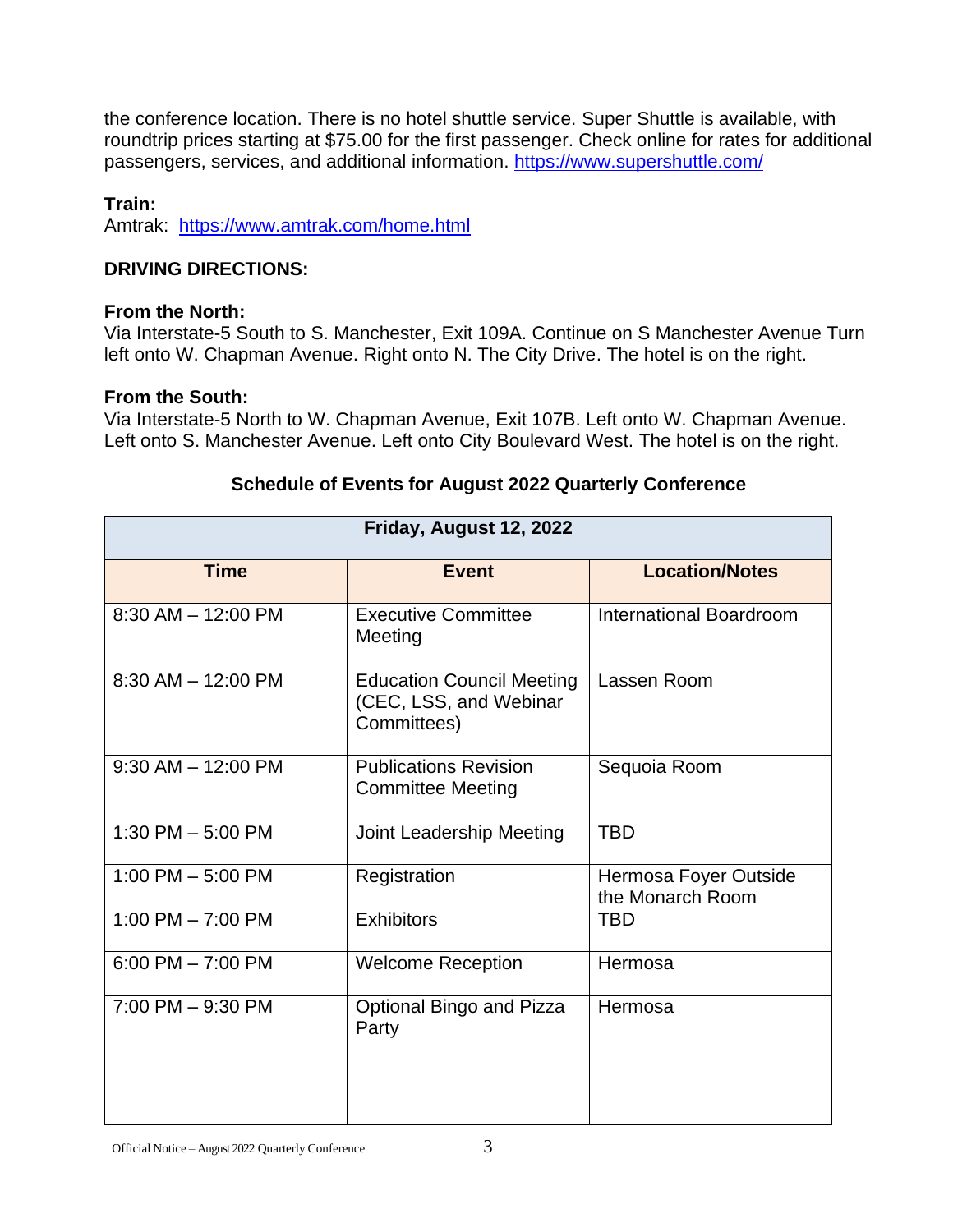| Saturday, August 13, 2022 |                                                                                                                                                                                                                                                                                             |                                           |  |
|---------------------------|---------------------------------------------------------------------------------------------------------------------------------------------------------------------------------------------------------------------------------------------------------------------------------------------|-------------------------------------------|--|
| <b>Time</b>               | <b>Event</b>                                                                                                                                                                                                                                                                                | <b>Location/Notes</b>                     |  |
| $8:00$ AM $-$ 9:00 AM     | Coffee/Continental<br><b>Breakfast (anytime</b><br>between 8:00 and 9:00)                                                                                                                                                                                                                   | Hermosa Foyer                             |  |
| $8:00$ AM $-$ 3:00 PM     | Registration                                                                                                                                                                                                                                                                                | Hermosa Foyer Outside<br>the Monarch Room |  |
| $8:00$ AM $-$ 3:00 PM     | <b>Exhibitors</b>                                                                                                                                                                                                                                                                           | Hermosa                                   |  |
| $9:00$ AM $-$ 10:30 PM    | <b>Board of Governors</b><br><b>Meeting (First Session)</b>                                                                                                                                                                                                                                 | Hermosa                                   |  |
| 11:00 AM - 12:00 PM       | <b>Legal Specialization</b><br><b>Section Seminar -</b><br>Civil/LOA: "Citations"<br>Speaker: TBD                                                                                                                                                                                           | <b>Tahoe Room</b>                         |  |
| 11:00 AM - 12:00 PM       | <b>Legal Specialization</b><br><b>Section Seminar -</b><br><b>Federal: "Branding Battles</b><br>- Oppositions,<br>Cancellations, and Other<br>Matters at the USPTO's<br><b>Trademark Trial and</b><br>Appeal Board"<br>Speaker: Jon Jekel, Esq.<br>(Pillsbury Winthrop Shaw<br>Pittman LLP) | Redwood Room                              |  |
| 12:15 PM - 1:15 PM        | Roundtable Luncheon and<br><b>EC Resume Discussion</b><br>(doors open at 12:00)                                                                                                                                                                                                             | Hermosa                                   |  |
| 1:45 PM $-$ 2:45 PM       | <b>Legal Professionals</b><br>Training Workshop-<br>LPT: "Table of Contents &<br>Table of Authorities"<br>Speaker: June Hunter                                                                                                                                                              | <b>Tahoe Room</b>                         |  |
| 1:45 PM - 2:45 PM         | <b>Legal Specialization</b><br><b>Section Seminar -</b><br>Specialty/Family Law:<br>"Writs & Levies" Speaker:<br>TBD                                                                                                                                                                        | <b>Redwood Room</b>                       |  |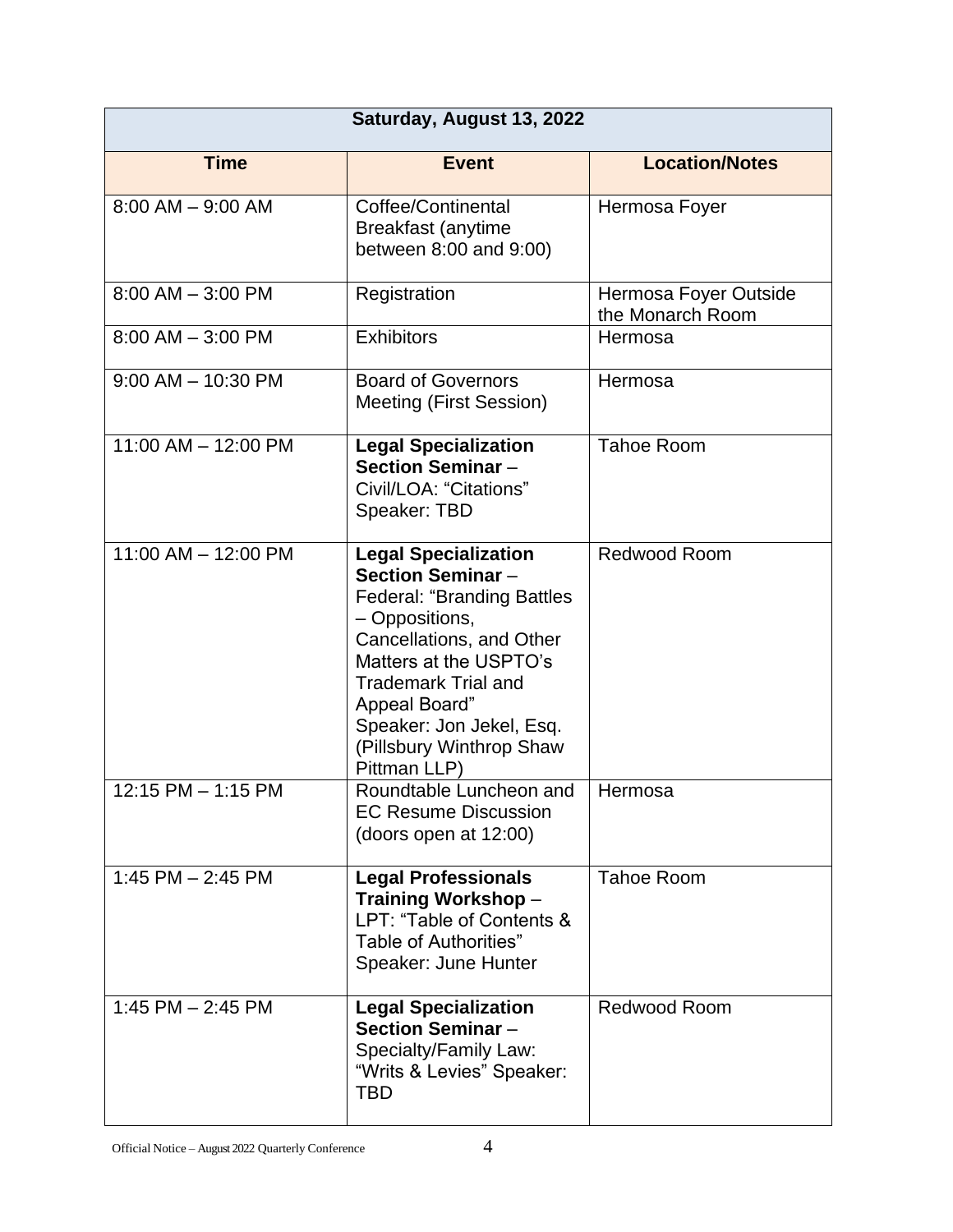| $3:00$ PM $-$ 4:00 PM  | <b>Legal Professionals</b><br>Training Workshop-<br>LPT: Topic TBD<br>Speaker: June Hunter                                                      | <b>Tahoe Room</b> |
|------------------------|-------------------------------------------------------------------------------------------------------------------------------------------------|-------------------|
| $3:00$ PM $-$ 4:00 PM  | <b>Legal Specialization</b><br><b>Section Seminar -</b><br>Probate & Estate Planning:<br>"Probate – Inventory and<br>Appraisal"<br>Speaker: TBD | Redwood Room      |
| $6:00$ PM $-6:30$ PM   | <b>Pre-Banquet Reception</b>                                                                                                                    | Hermosa           |
| $6:30$ PM $- 8:30$ PM  | <b>Banquet</b>                                                                                                                                  | Hermosa           |
| $8:30$ PM $- 10:00$ PM | Music/Dancing and<br>Networking<br>(Toast Hosting<br>Association)                                                                               | Hermosa           |

| Sunday, August 14, 2022 |                                                                                                            |                       |  |
|-------------------------|------------------------------------------------------------------------------------------------------------|-----------------------|--|
| <b>Time</b>             | <b>Event</b>                                                                                               | <b>Location/Notes</b> |  |
| $8:00$ AM $-$ 9:00 AM   | Coffee/ Continental<br><b>Breakfast (anytime</b><br>between 8:00 and 9:00)                                 | Hermosa Foyer         |  |
| $9:00$ AM $-$ 10:30 AM  | Conclusion of Board of<br><b>Governors Meeting</b><br>(Second Session)<br>(Vote on any<br>recommendations) | Hermosa               |  |

# **GENERAL CONFERENCE CO-CHAIRS:**

Debbie Schmidt, CCLS lsi.dschmidt@yahoo.com

Heather Nowak (714) 642-3985 [advertising@legalprofessionalsinc.org](mailto:advertising@legalprofessionalsinc.org)